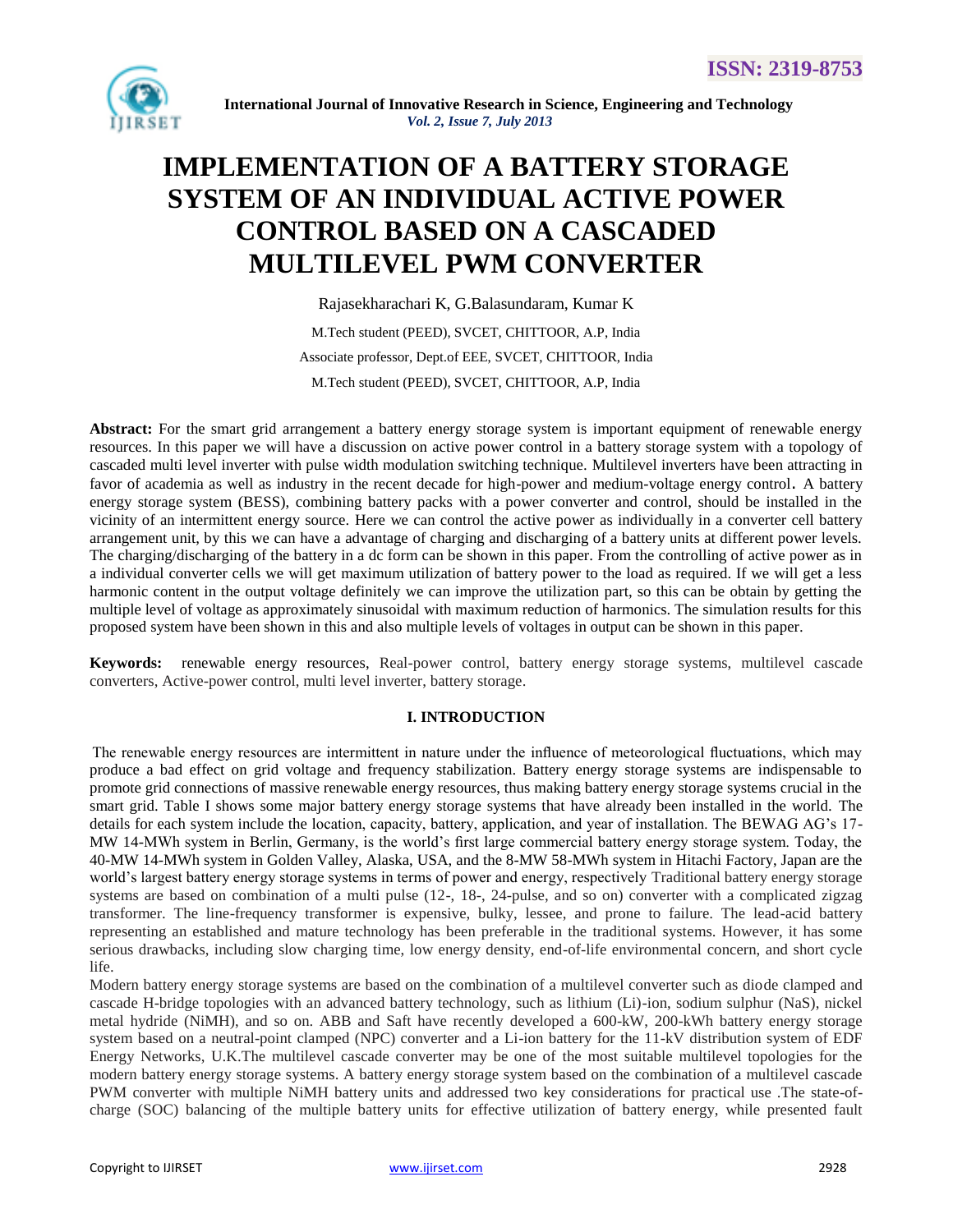

tolerance of the cascaded converter for enhancing reliability and availability. There are, however, several other issues to be addressed as will be briefly explained in the following section.

One of them is the real-power control of individual converter cells. Manufacturing tolerances and operating conditions may cause small differences among multiple battery units in the multilevel cascade converter. These differences tend to be magnified over time, thus requiring individual power-handling capability to the battery units. This capability may also be required when one or more of the battery units in the cascade converter are replaced by new ones. For the maximum utilization of battery energy, it would then be necessary to operate one or more battery units at reduced or increased power levels.

The active-power control of individual converter cells for a battery energy storage system based on a multilevel cascade PWM converter. This control based on neutral shift1 enables the multiple battery units to operate at different power levels while producing a three-phase balanced line-to-line voltage. Experimental results obtained from a 200-V, 10 kW, 3.6-kWh laboratory system verify the effectiveness of the control method.

# **II. THE BATTERY ENERGY STORAGE SYSTEM**

An energy storage system is indispensable for compensation of the active-power fluctuations, which is often referred to as "power leveling." For example, if a wind turbine generator produces a larger power than an average power over a period of time, say several seconds to 30 min, the energy storage system stores the excess power from the grid. On the other hand, if the generator produces a smaller power, it releases the shortage of power back to the grid. The energy storage system brings a significant enhancement in power quality, stability, and reliability to the grid.

Batteries are dc sources, power conversion is required to interface these batteries to the ac system. The most convenient way of conversion is to have a four-quadrant converter so that a bi-directional energy flow can be achieved. Voltage Source Inverters (VSI) have been traditionally used to modulate the energy flow. The voltage source inverter can be controlled to deliver real power or reactive power simultaneously and independently. Hysteresis current control with its simple design can also be used with its inherent advantages.

The front-end converter regulates the real and reactive power demand of the power system under linear and nonlinear loads. The proposed scheme has the following features,

- $\checkmark$  Has an integrated battery charging system in the main control function.
- $\checkmark$  Provides load leveling feature.
- $\checkmark$  Provides active filtering to eliminate the harmonics
- $\checkmark$  Ensures unity power factor although the load is inductive
- $\checkmark$  Has simple modular control scheme.

Considerations on the battery energy storage system based on a multilevel cascade PWM converter can be categorized as Follows:

**a) Active-power control of individual converter cells:** Production tolerances, uneven temperature conditions, and differences in ageing characteristics may eventually bring one or more battery units to reduced power-handling capacities. Therefore, an active-power control of individual converter cells is indispensable to enable the multiple battery units operate at different power levels. It is also advantageous when one or more of the battery units are replaced by new ones. This paper discusses the issue in detail.

**b) Optimization between the cascade number and the dc voltage:** The cascade number2 affects communication and reliability issues while the dc voltage affects cost and life issues of battery units. Therefore, optimization between them is an important design consideration.

**c) Battery cost and life:** The cost and life of battery units are the major hurdles in putting large-scale battery energy storage systems into practical use. Comprehensive research and development have to be achieved on cost reduction and life expansion.

# **d) SOC-balancing of battery units:**

The SOC of a battery is its available capacity expressed as Percentage of its maximum available capacity.

$$
SOC = \frac{\text{available capacity (Ah)}}{\text{maximum available capacity (Ah)}} \times 100\%
$$

 Due to battery-unit tolerances, unequal converter-cell losses, and so on, SOC imbalance may occur among multiple battery units. This may result in reducing the total availability of the battery units and may also cause over charge/over discharge of a particular battery unit. An SOC-balancing control is, therefore, indispensable. Tolbert et al.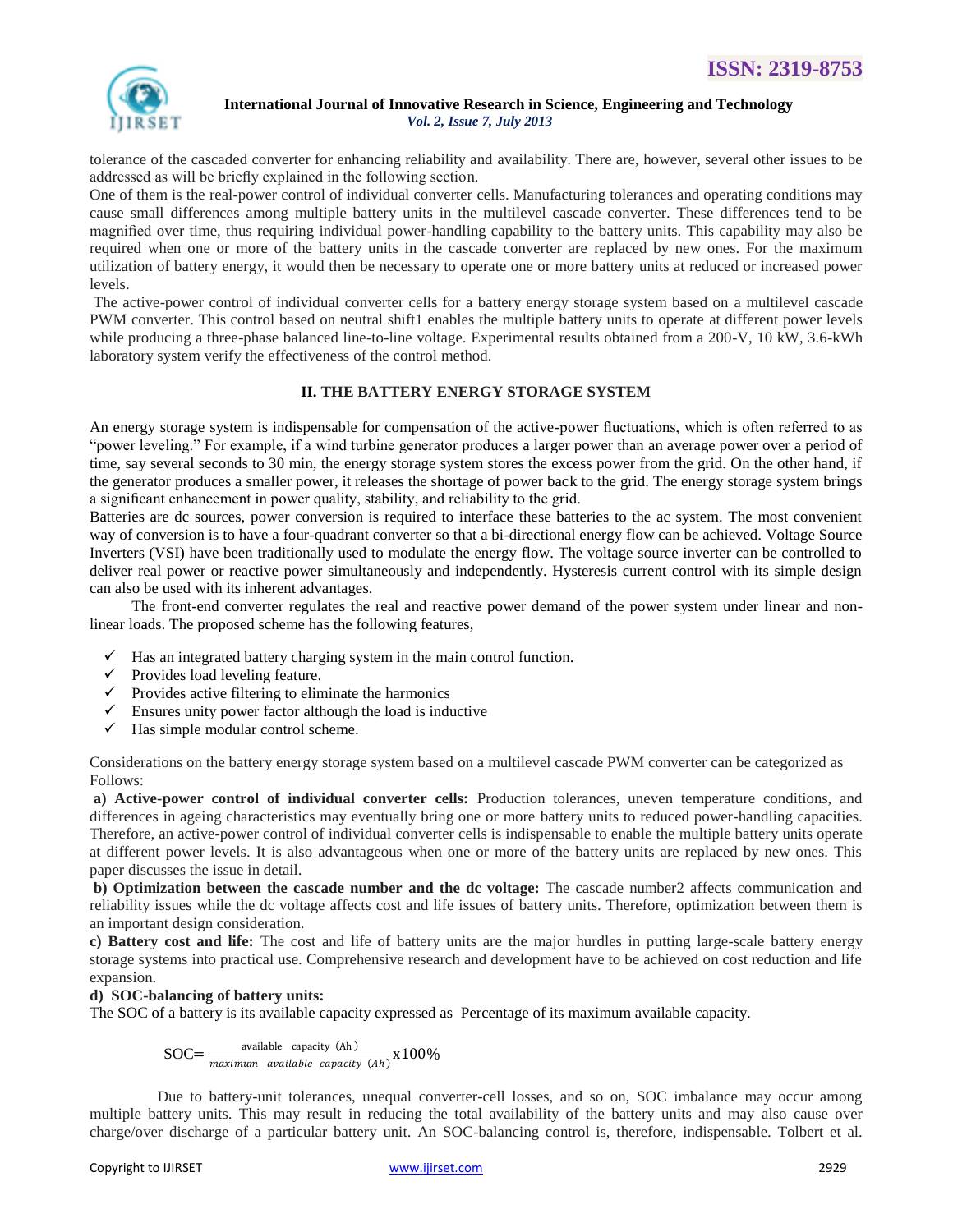

described a switching-pattern-swapping method for SOC balancing in a multilevel cascade converter with staircase modulation for a motor drive. This paper has SOC balancing in a multilevel cascade converter with pulse width modulation for a battery energy storage system.

A battery management system (BMS) plays an important part in estimating the SOC, which is often called the "fuel gauge" function. The SOC estimation may be based on measuring some convenient parameters such as voltage, current, and internal impedance, which vary with the SOC. Although it is important, the detailed explanation is beyond the scope of this paper. Tolbert *et al.* described a cascade converter using battery units for a motor drive. They used staircase modulation, and discussed a switching-pattern-swapping scheme for achieving SOC balancing of the battery units. However, no literature has presented experimental verification of SOC-balancing control for any cascade converter using multiple battery units. This paper focuses on SOC-balancing control for a battery energy storage system based on a cascade PWM converter.

The experimental system includes no voltage-balancing control be-cause it uses nine NiMH battery units that have an almost flat charge/discharge voltage profile. Voltage-balancing control may, however, be required to a practical battery energy storage system for the purpose of mitigating the undesired harmonic currents injected into the grid. The SOCbalancing control presented in this paper is different in form and function from the voltage-balancing control. Experimental results obtained from a 200-V, 10-kW, 3.6-kWh (13-MJ) laboratory model verify the validity and effectiveness of the SOCbalancing control. Note that although the authors discuss and verify the SOC-balancing control based on a 200-V experimental system, it can be easily expanded into the 6.6-kV system having a cascade number 1 higher than that of the experimental system. The 6.6kV system is described in the following section to provide basic design concept for a practical battery Energy storage system.

| <b>Battery Energy</b>   |                 |                         |                |                       |      |
|-------------------------|-----------------|-------------------------|----------------|-----------------------|------|
| storage system          | <b>Location</b> | Capacity                | <b>Battery</b> | Application           | Year |
|                         | Berlin,         |                         |                | Spinning reserve,     |      |
| BEWAG AG                | Germany         | 17MW/14MWh<br>Lead acid |                | Frequency control     | 1986 |
| Kansai Electric power   | Tatsumi,        |                         |                | Multipurpose          |      |
| co., Inc.<br>Japan      |                 | 1MW/4MWh<br>Lead acid   |                | demonstration         | 1986 |
| South California        | Chino,          |                         |                | Multipurpose          |      |
| Edition (SCE)           | CA,USA          | 10MW/40MWh              | Lead acid      | demonstration         | 1988 |
| Puerto Rico Electric    | San Juan,       |                         |                | Spinning reserve,     |      |
| Power Authority         | PR,USA          | 20MW/14MWh              | Lead acid      | Frequency control,    | 1994 |
| (PREPA)                 |                 |                         |                | Voltage regulation    |      |
|                         | Vernon,         |                         |                | Uninterruptible power |      |
| <b>GNB</b> Technologies | CA,USA          | 5MW/2.5MWh              | Lead acid      | supply(UPS),          | 1995 |
|                         |                 |                         |                | Peak shaving          |      |
| Golden Valley           |                 |                         | Nickel cadmium | Spinning reserve,     |      |
| Electric Association    | AK,USA          | 40MW/14MWh              | (NiCd)         | Frequency control,    | 2003 |
| (GVEA)                  |                 |                         |                | Voltage regulation    |      |
| Tokyo Electric Power    | Hitachi         |                         | Sodium sulphur |                       |      |
| co., Inc. (TEPCO)       | Factory,        | 8MW/58MWh               | (NaS)          | Load leveling         | 2004 |
|                         | Japan           |                         |                |                       |      |

# **Table 1: Major Battery Energy Storage Systems Installed In The World**

# **III. THE 200-V, 10-KW, 3.6-KWH EXPERIMENTAL BATTERY ENERGY STORAGE SYSTEM**

In the middle of the 1990s, Lai and Peng presented a static synchronous compensator (STATCOM) for reactive-power control, which is based on cascade connection of modular H-bridge converter cells with stair-case modulation (SCM). It was followed by a battery energy storage system (BESS) with SCM for motor drives. These are characterized by eliminating the complicated multi winding phase-shifted line-frequency transformer from the power conversion systems.

The multilevel inverter developed and commercialized by Robicon Corporation is referred to as a "cascade multilevel inverter," a "series-connected H-bridge multilevel inverter," or a "chain-link multilevel inverter" at present. That is, different manufactures use different names, like trade names. However, the multilevel inverter can be considered as a "modular multilevel inverter" because it is one of the modular multilevel inverters based on modular H-bridge cells. This may lead to the following confusion: when a power electronics engineer uses either "modular multilevel converter" or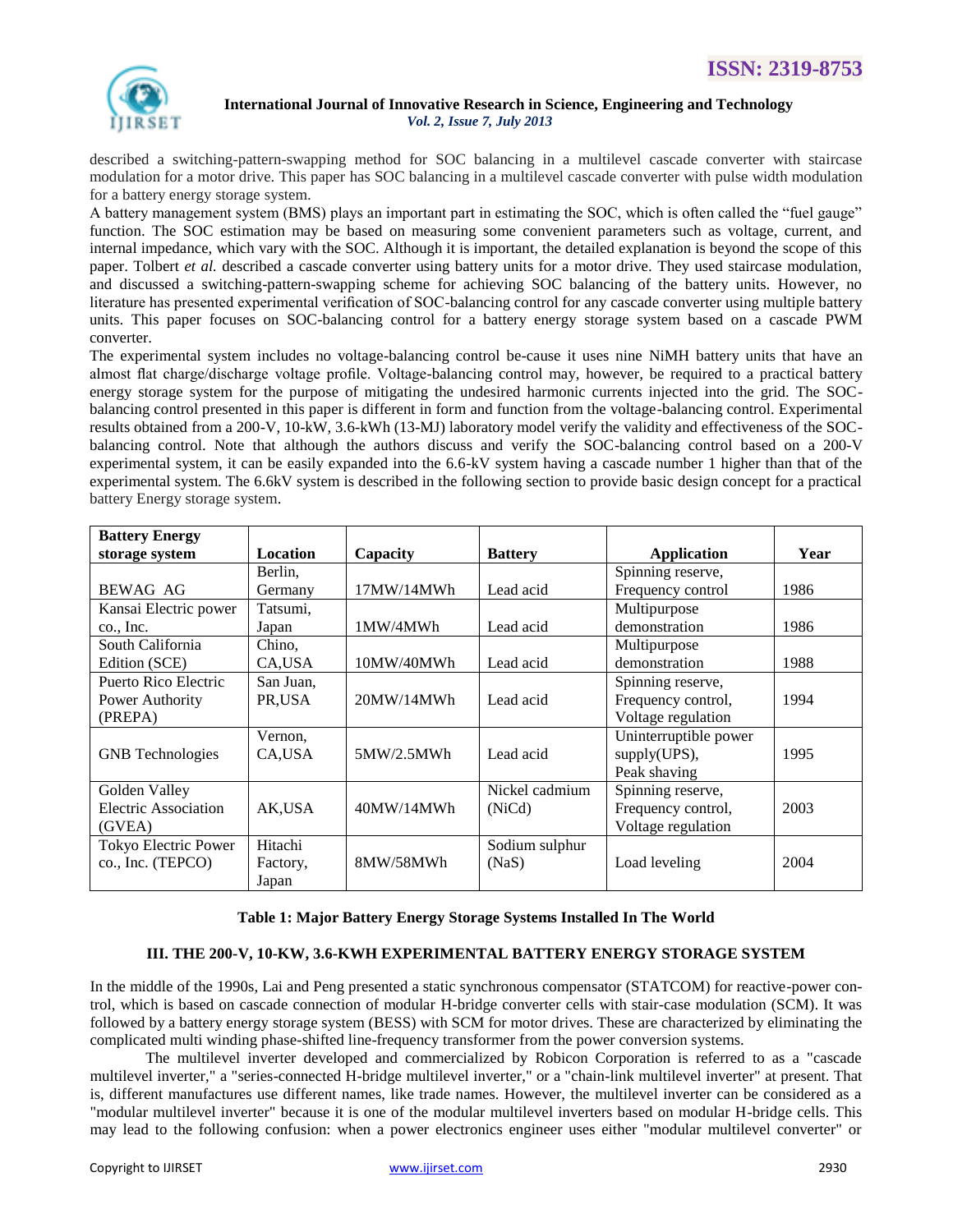

"cascade multilevel converter" in his/her technical paper/article or presentation,The other engineers cannot identify the circuit configuration or may have a misunderstanding about it in the worst case.

The classifies the modular multilevel cascade converter (MMCC) family, the name of which merges both terms "cascade multilevel converter" and "modular multilevel converter" together. The author gives appropriate names to the four family members with focus on circuit configuration, thus resulting in identifying the individual circuit configurations. Modular multilevel cascaded converter (MMCC) family:

- Single star bridge cells (SSBC)
- Single delta bridge cells (SDBC)
- Double star chopper cells (DSCC)
- $\checkmark$  Double star bridge cells (DSBC)



*Fig.1 Possible Circuit Configurations Of The SSBC And The SDBC Without Common Dc Link. (a) SSBC. (b) SDBC.*

Fig. 1(a) and (b) shows the following two circuit configurations, respectively: the single-star bridge cells (SSBC) and the single-delta bridge cells (SDBC).

The reason for naming is that both are based on three strings of multiple H-bridge cells with either star or delta connection. This paper refers to a string of multiple H-bridge cells as a "cluster" to distinguish it from the existing terms "arm" and "leg."

Fig. 2 shows the system configuration of the 200-V, 10-kW,3.6-kWh experimental battery energy storage system based on a multilevel cascade PWM converter. Table II summarizes the circuit parameters. The star-configured system has a cascade number  $N = 3$ .

Each of the nine H-bridge converter cells has a 72-V 5.5-Ah nickel-metal-hybrid (NiMH) battery unit connected at its dc link. Each battery unit is equipped with a battery manage- ment system (BMS) that provides the functions of monitoring and controlling the respective battery unit to protect it against abnormal operation.

In this particular range of 200-V,10-KW,3.6-KWh battery energy storage system can have the capability of control on active power which has been stored in the converter cell point arrangement. Because here we are arranging the converter cell point with battery energy storage systems with combination of cascaded multilevel H-bridge converter configuration. Control system for the battery energy storage system has been shown in fig.3.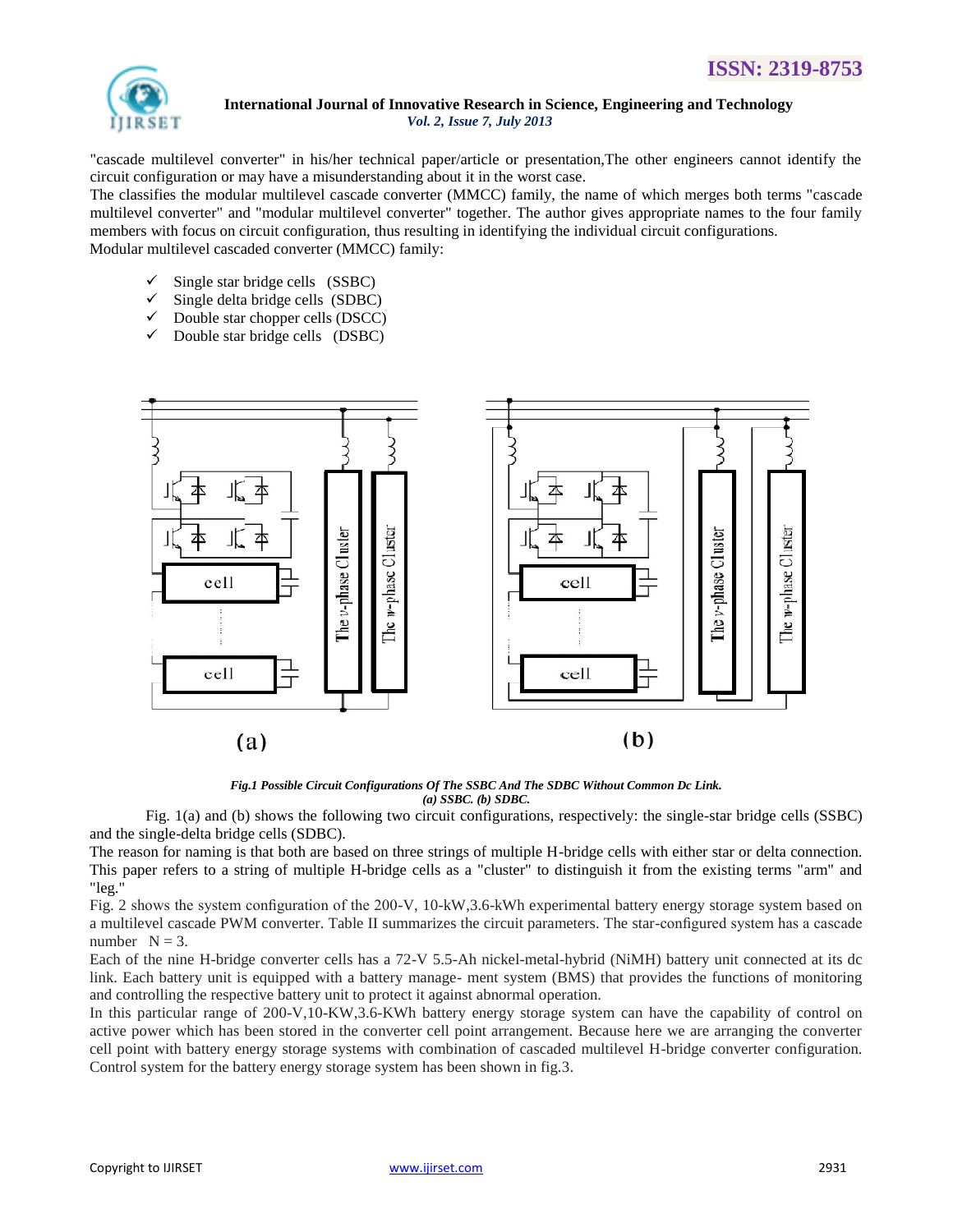

 **International Journal of Innovative Research in Science, Engineering and Technology** *Vol. 2, Issue 7, July 2013*



*Fig.2: Experimental system configuration of the 200-V, 10-kW, 3.6-kWh downscaled energy storage system based on combination of a three-phase cascade PWM converter with a cascade number N = 3 and nine NiMH battery units with a nominal voltage of 72 V.*

$$
\begin{aligned} \left[\frac{Vd\,*}{Vq\,*}\right] &= \binom{Vsd}{Vsq} - \binom{0\quad-wLac}{wLac} \binom{id}{i} - K \binom{id\,* - id}{iq\,* - iq} - \frac{K}{T} \int \binom{id\,* - id}{iq\,* - iq} dt \\ &\text{if}\, i = p\,*/Vsd \\ &\text{if}\, i = q\,*/Vsd = 0 \end{aligned}
$$

$$
Iu' = I e^{j\delta} \times e^{-j\frac{1}{2\pi}}/3
$$
  

$$
Iw' = e^{j\delta} \times e^{-j\frac{1}{2\pi}}/3
$$

Where,

$$
I = \frac{\sqrt{Id^2 - Iq^2}}{9}
$$

$$
\delta = \begin{cases} \tan^{-1} \frac{Iq}{Id}, & \text{if } Id \neq 0 \\ \frac{\pi}{2}, & \text{if } Id = 0 \text{ and } Iq > 0 \\ -\frac{\pi}{2} \text{ if } Id = 0 \text{ and } Iq < 0 \end{cases}
$$

In a sinusoidal steady-state condition, Id and Iq are equal to the d-axis current id and the q-axis current iq. The uphase power can be expressed as

$$
Pu = Re[VuM' \cdot Iu] = Re[VfuM' \cdot Iu + Vo' \cdot Iu]
$$

Note that when the power-handling capacities of all the battery units are equal, their active power commands are also equal (Pu  $n = Pv$  n = Pw n). Therefore, the modulating signals would be solely determined by the active-power control of the whole converter cells.

$$
U'un = \frac{U'uO}{N}
$$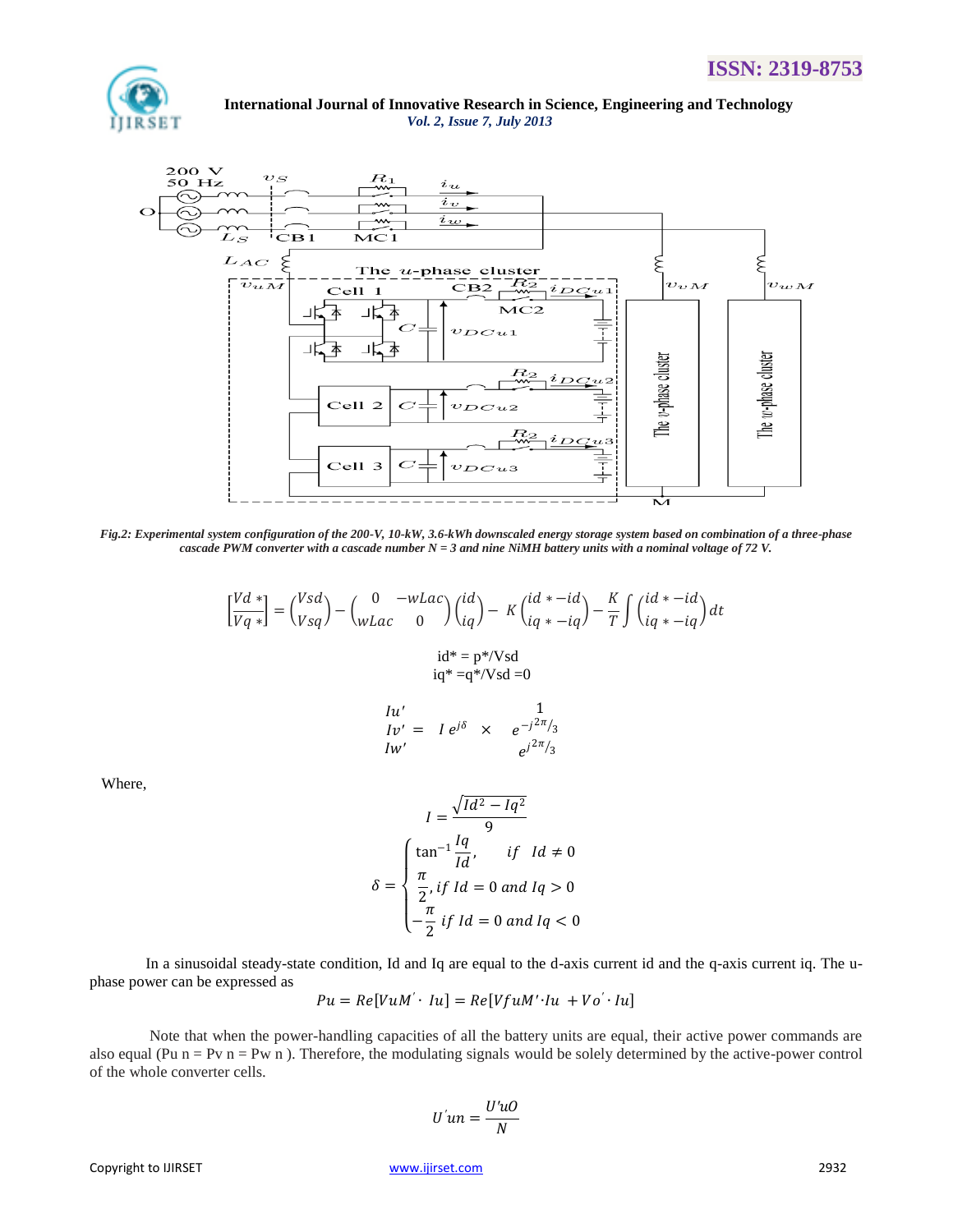

|                                  | $U'vn = \frac{U'vO}{N}$<br>$U'wn = \frac{U'wO}{N}$ |             |                |
|----------------------------------|----------------------------------------------------|-------------|----------------|
| Nominal line-to-line rms voltage | V <sub>S</sub>                                     |             | 200v           |
| Power rating                     | P                                                  | <b>10KW</b> |                |
| Cascade number                   | ${\bf N}$                                          |             | $\overline{3}$ |
| AC inductor                      | $_{\rm LAC}$                                       |             | 1.2mH          |
| Background system inductance     | Ls                                                 |             | 48uH           |
| Starting resistor                | R1,R2                                              |             | 10ohm,20 ohm   |
| Nominal DC voltage               | <b>VDC</b>                                         |             | 72 V           |
| DC capacitor                     | $\mathcal{C}$                                      |             | 16.4mF         |
| NiMH battery unit                |                                                    |             | 72V, 5.5 Ah×9. |
| PWM Carrier frequency            |                                                    |             | 800 Hz         |
| Equivalent carrier frequency     |                                                    |             | 4.8KHz         |

*Table 2: Circuit Parameters Of The Experimental Battery Energy Storage System.*

# **IV. SIMULATION OF 200-V, 10-KW, 3.6KWH BATTERY ENERGY STORAGE SYSTEM**

The active power control of an individual converter cell in a battery energy storage system in MATLAB/Simulink model as shown in fig 3.



*Fig 3: Active-power control of individual converter cells with grid connected system.*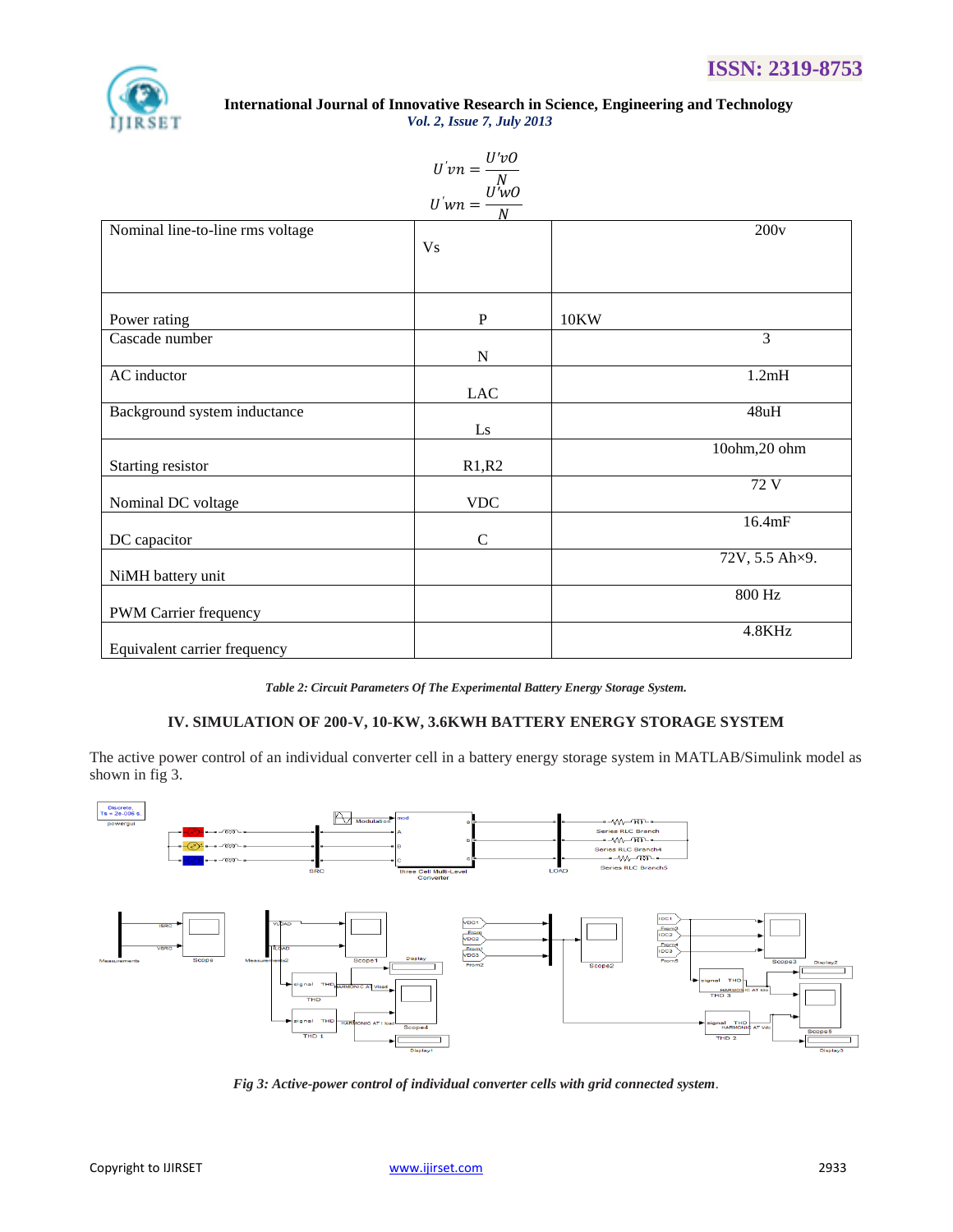

 Cascading of each converter cell N=3 with a Individual converter cell configuration with PWM switching model has been designed to get the active power control in each converter cell battery energy storage system designed in MATLAB-Simulink shown in fig 4. And the individual cell has been shown in fig 5.



*Fig 4: cascaded multilevel converter cells with PWM switching*



*Fig 5: Individual converter cell design*

# **V. WAVE FORMS FOR THE CORRESPONDING SIMULATION**

The controlled multilevel converter output power wave forms can be shown below as fig 7.input power can be shown in the form of voltage &current as shown in fig6.The storage power in the battery energy storage system power in the sense of voltage & current can be shown in fig 8. & fig 9 as above shown.From output wave forms we can have the controlling on power i.e. active power (V &I).



*Fig 6: three phase input power in terms of voltage & current*